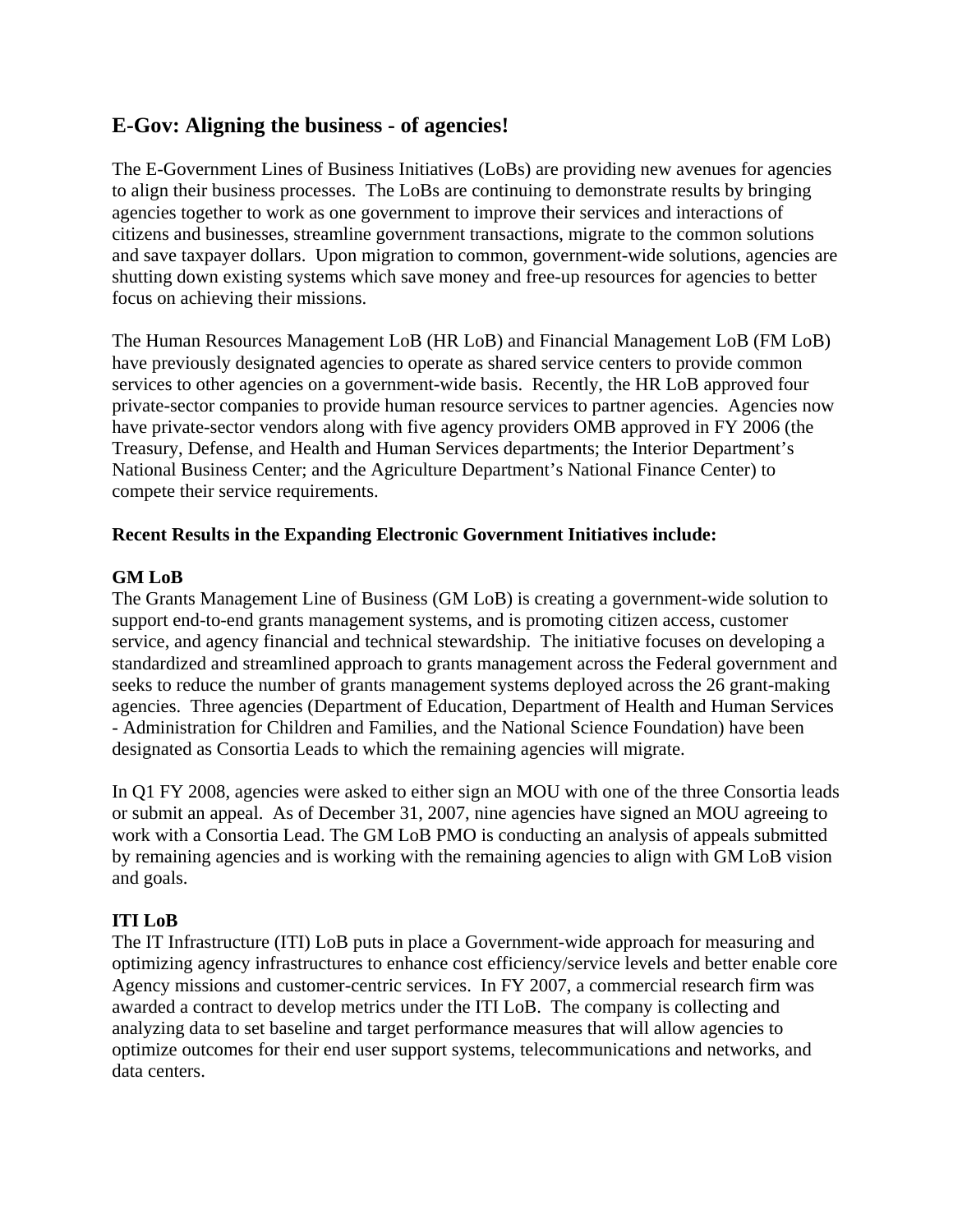The ITI LoB drives agencies to purchase common infrastructure at industry best pricing by:

- Benchmarking IT infrastructure service level and cost against private industry performance;
- Establishing service level and cost targets for Federal agencies;
- Allowing agencies to determine their own plans to achieve targets; and
- Creating a Program Performance Measurement Office to monitor agency achievement of targets.

#### **HR LoB**

The Human Resources Lines of Business Initiative (HR LoB), managed by OPM and the Chief Human Capital Officer's Council, was launched to drive rapid and transformational improvements in the delivery of human resources services across government agencies. Through government wide participation, the HR LoB considers business benefits and impacts, and proposes an effective and efficient service delivery model that improves customer service and the strategic management of human capital.

Recently, GSA approved four private-sector providers to provide human resource services under the HR LoB effort. Agencies now have four private-sector providers to choose from along with five agency providers the Office of Management and Budget approved in the FY 2006 budget request: the Treasury, Defense, and Health and Human Services departments; the Interior Department's National Business Center; and the Agriculture Department's National Finance Center.

FY 2007 accomplishments include:

- Developed the Target Requirements for Shared Service Centers version 3.0;
- Developed the Service Component Model (SCM) version 2 for human resources management; and
- Developed the Entrance on Duty (EOD) Concept of Operations (CONOPS).

## **FM LoB**

The Financial Management Lines of Business Initiative (FM LoB) is managed by GSA's Financial Systems Integration Office (FSIO) under the direction of the CFO Council's FSIO Transformation Team. The purpose of the FM LOB is to improve the cost, quality, and performance of financial management reducing non-compliance systems by leveraging common standards, shared service solutions and implementing other government-wide reforms that foster efficiencies in Federal financial operations.

Agencies are now required to use government wide business standards when they upgrade their financial systems software and move to a public or private shared-services provider. Business standards, such as the common government wide accounting code and business processes, will be incorporated into existing core financial systems requirements under the FM LoB. Agencies will compete their financial management systems among private and federal shared-services providers, which will provide IT hosting, application management and system implementation services to agencies. Each shared-services provider will provide those services to multiple agencies using a common application to reduce duplicative approaches.